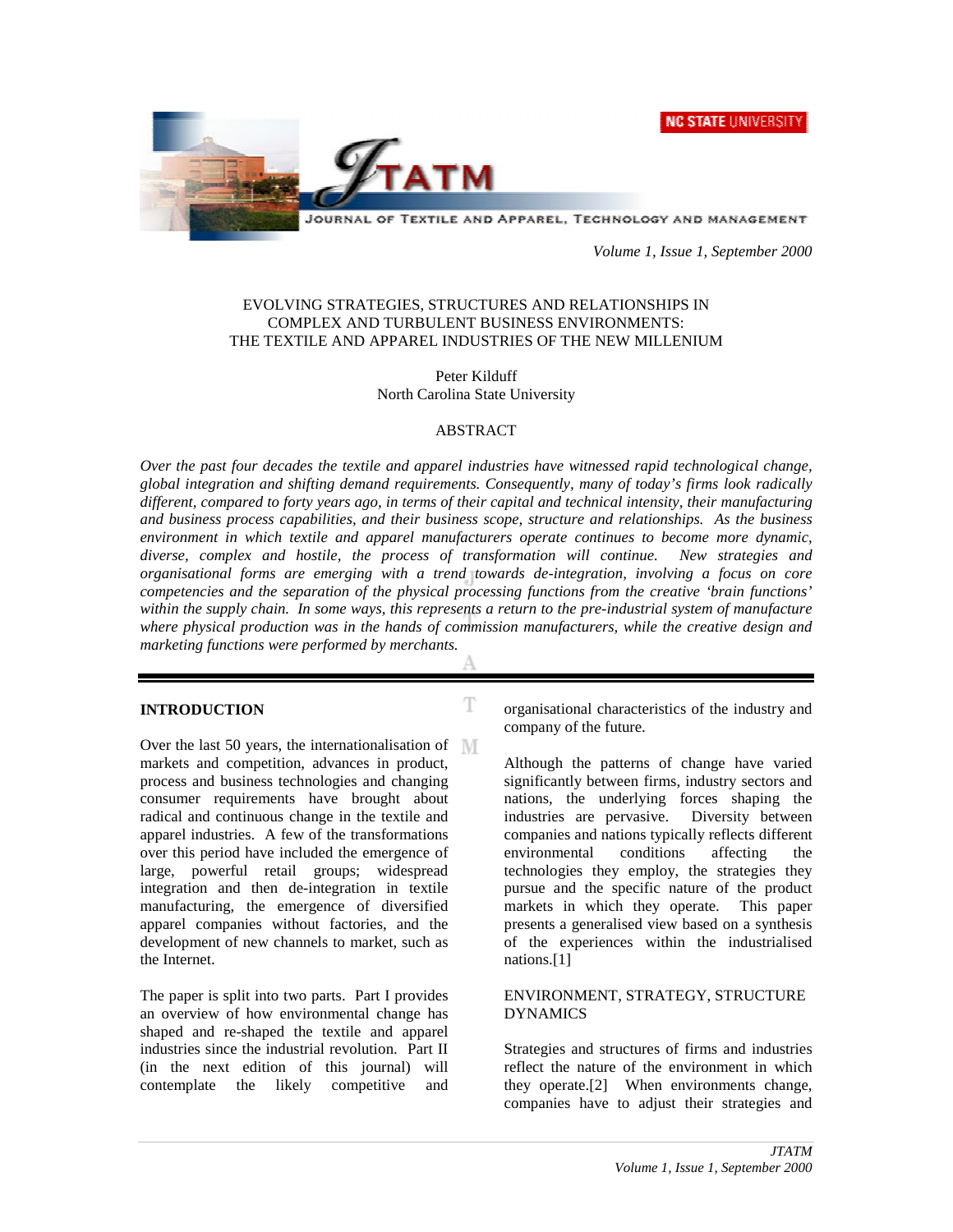organisational structures to match. Business environments are shaped by a combination of sociological, political, legal, technological, natural and economic forces.[3] For simplicity, this paper will focus on 3 key drivers: demand, technology and competition.

Mintzberg [4] describes four dimensions along which business environments can be classified. These relate to their degrees of stability/dynamism, simplicity/complexity, homogeneity/diversity and their munificence/hostility. Each of these dimensions plays an important role in shaping the organisational structures which firms adopt. Dynamic environments call for flexible structures, while stable conditions on the other hand, will favour more bureaucratic structures. The more complex the environment, the more decentralised successful organisational structures tend to be, while extreme hostility in the environment, such as an economic depression or the loss of a key customer, may drive a firm to centralise power temporarily so that it can respond quickly and in an integrated fashion. Finally, the greater the degree of diversity facing a firm, the greater is its propensity to split itself into discrete units organised around the source of diversity.

Toffler [5] and Ansoff [6] have noted that business environments are becoming progressively more turbulent, driven by events that are increasingly rapid, more difficult to М understand, originating from a wider array of sources and becoming more unpredictable.<sup>\*</sup> Thus, in Mintzberg's terms, they see business environments becoming increasingly dynamic, complex, diverse and, perhaps, hostile. Toffler argues that industries are currently in a stage of transition from the industrial era to the information or knowledge era. In this transition they are being re-organised and re-defined. IT is seen as transforming business capabilities by reducing traditional capital and geographic barriers to competition; by permitting microsegmentation of markets and efficient, demandresponsive, small batch or custom manufacturing; by enabling an accelerated pace of innovation; and by increasing the importance of knowledge as a core competence.

\* Alvin Toffler was among the first to make these general observations in his book, "Future Shock".

l

Work by Harrigan [7] indicates that, under turbulent conditions, manufacturers which emphasise horizontal and vertical integration may be out of 'congruence' with their environments. Shifts in demand, competition or technology may make vertical capacity configurations less appropriate. It can also tend to make companies inward looking and slower to identify, learn and deploy new capabilities.[8] In these circumstances, non-integration or 'quasiintegration' may be better.

Hope and Hope [9] note that IT-based automation has led to a collapse in transaction costs between independent firms. Such IT-based automation and escalating competitive pressures have led to an explosion of outsourcing a breakup of conglomerates and the development of alliances and economic webs. The result has been fewer large corporations supported by networks of small independent businesses. The ultimate expression of this new movement is the 'virtual corporation' which uses these technology links to co-ordinate its supply and marketing activities without owning any of them.

Finally, Ansoff [6] describes how companies adapt to environmental change. He describes a continuum of environmental turbulence ranging from 'stable' or unchanging, to 'creative' or extremely turbulent. Where an environment has remained in a particular state of turbulence for some time, he says, the largest proportion of incumbents will exhibit similar strategies and capabilities, as appropriate to that level of turbulence. When turbulence escalates, companies need to develop new capabilities that match the new level of turbulence. However, responses are often determined by a company's level of organisational openness to change. Stable firms, he describes as closed-off, changeresisting cultures that refuse all pressures to change. These are often the first firms that are shaken-out of an industry as turbulence escalates. Reactive firms are also change-resisting cultures but they will respond, albeit only after the change has damaged their performance. Anticipating firms, he describes as changeseeking cultures that will only change with the crowd, when the full impact of an increase in turbulence has been felt. Exploring firms he describes as cultures that seek out new developments and exploit them ahead of the crowd. Finally, creative companies he describes as cultures that create the changes themselves through innovation.

J

Ŧ

A

T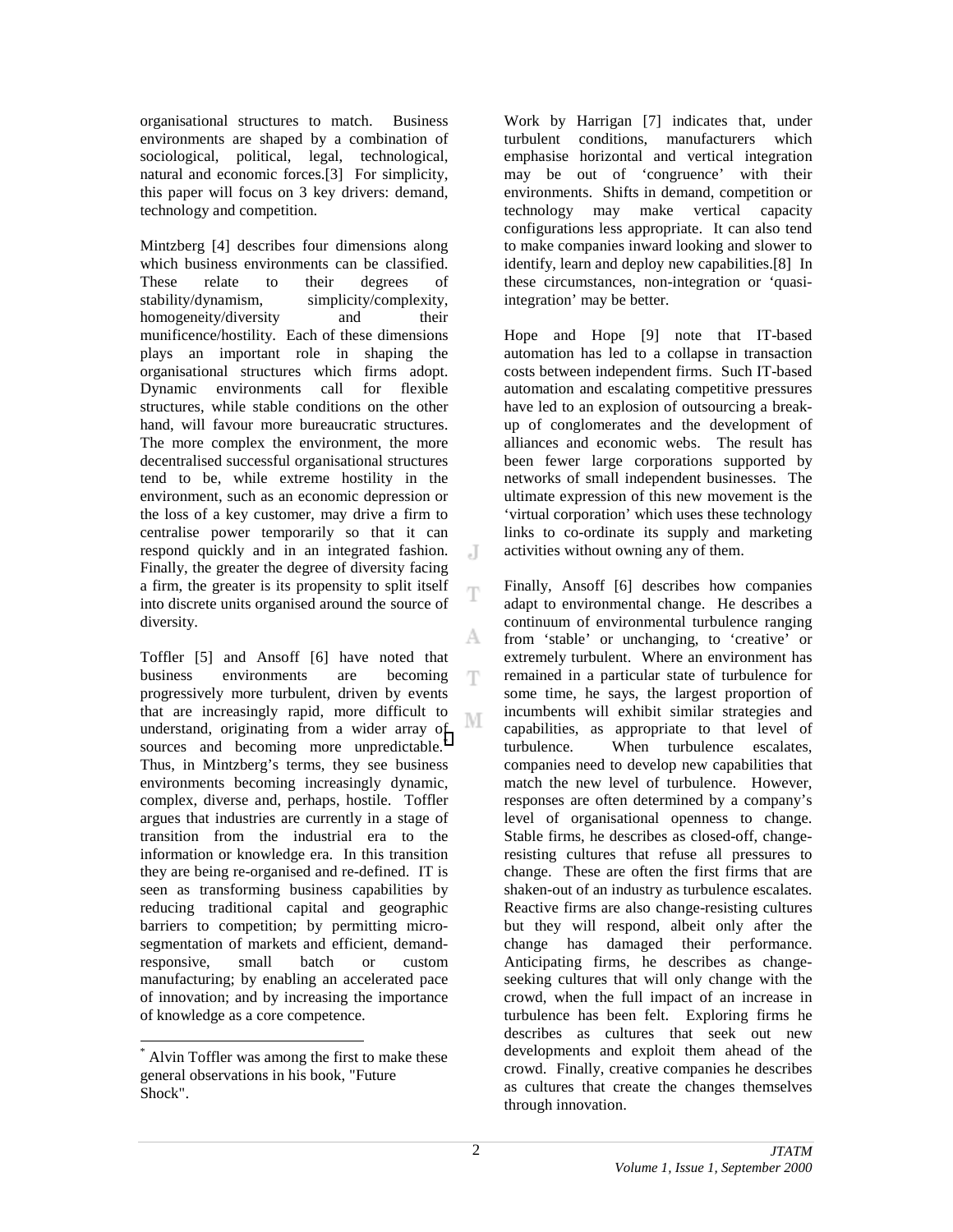#### THE PRE-INDUSTRIAL AND EARLY INDUSTRIAL TEXTILE AND APPAREL ENVIRONMENTS

Prior to industrialisation, textile and apparel manufacture was characterised by a cottage form of organisation. Manufacturing processes were typically performed by a series of independent specialists that performed a single activity. The supply chain was co-ordinated by a series of merchants. Poor communications meant most markets were local or national in nature. A wide variety of yarns and fabrics could be produced in small quantities. Finished products were either home-made or customised by tailors or seamstresses.[10,11]

With mechanisation, the industry gravitated from homes into factories. As markets expanded through a combination of population increase, economic expansion, real price reductions and technological change, demand became more varied and subject to more change influences. Despite the movement into factories, the industry remained highly fragmented, due to a lack of J capital, low product differentiation and few economies of scale in production. Another Ŧ important factor was the unique combination of skills and equipment needed to convert a given input into a particular end product. Companies A were also horizontally specialised, typically focusing on a limited range of items whereby Ŧ they achieved many of the economies of specialisation but alleviated some of the М concomitant risks. Where companies did diversify horizontally, it was usually associated with the co-existence of flexible production technology and marked seasonal variations in demand (knitwear and apparel) and with industry consolidation in mature and declining sectors.[10,11]

Specialisation on a single activity in the production chain was also encouraged by a combination of factors. Firstly, markets were varied and subject to significant demand fluctuations. Secondly, demand swings were often between products related in consumption but not in production. Thirdly, there were a large number of process stages and their diversity in terms of capital, scale and skills, and inputoutput requirements made integration problematic. Vertical integration tended only to occurr in sectors where production was more flexible such as the woollen and weft knitting industries; and where demand was standardised

and stable, such as household textiles; and where there was a combination of influences, such as men's suits.

However, the fragmented industry structure was regarded as a major handicap, resulting in too many small orders and product variations. Firms were regarded as too small to attract good management and financially too weak to invest in new equipment. The horizontal structure of the industry was also regarded as having several disfunctional effects, including a process orientation and distrust and suspicion between firms at successive stages. These resulted in a lack of co-ordination and hindered re-equipment and innovation.[10,11]

Overall, companies operated in environments that were relatively simple, stable and homogeneous. Firms worked to the requirements of merchants and demand patterns changed relatively slowly. Although, competition was intense, owing to the many suppliers and the commodity-like nature of products, firms in the industry were relatively homogeneous and the nature of competition was easily understood. As a result, firms had simple, bureaucratic structures. At the industry level, flexibility was built in through the looser network linkages between the many manufacturers and merchants at every stage.

## THE MASS PRODUCTION ERA.

## **I. Introduction**

As industrialisation proceeded, mass production techniques were adopted by an increasing number of textile and apparel firms. Large-scale production of standardised products in verticallyintegrated mills first began in the US in the early 1800s. However, it was not until the 1960s that the manufacturing philosophy established by the Waltham Company of Massachusetts in 1813 became more widely adopted outside of the US.

#### **II. Environmental Changes During The Mass Production Era**

From the late 1950s the textile and apparel industries experienced a trend increase in environmental turbulence. On the demand side, the growth of casual and informal lifestyles, the penetration of fashion into mass markets and the emergence of youth culture, heralded increased market segmentation. At the same time,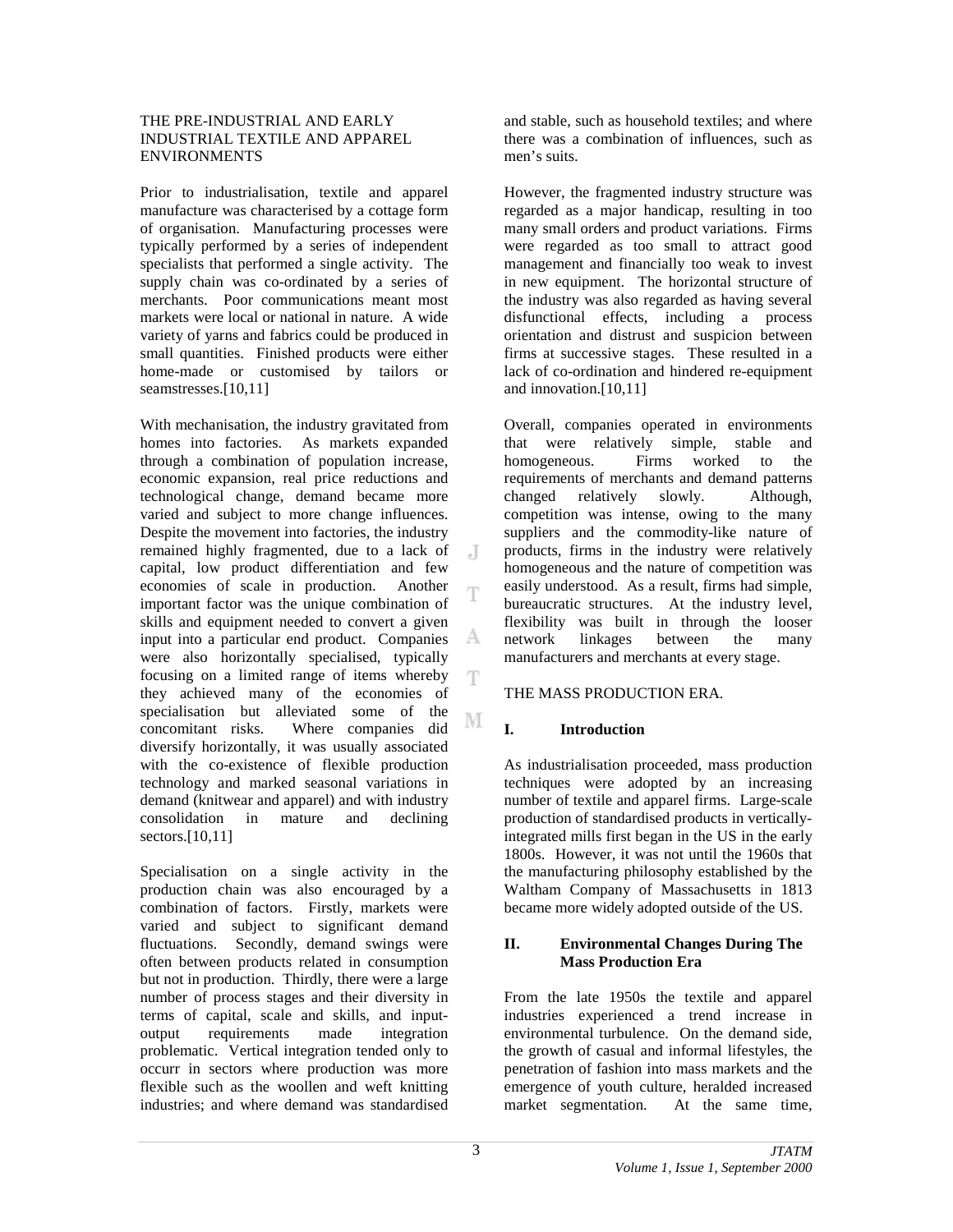synthetic fibres expanded the technical applications for textile and apparel products and stimulated rapid growth in demand for carpets, hosiery, warp and weft knitting and non-wovens. In parallel, automation in textiles enabled higher production volumes and lower unit costs through the substitution of capital for labour.[10,12]

Competitive pressures also intensified, as a steady stream of new entrants to international markets resulted from falling trade barriers and improved international communications. In addition, the industries witnessed the growth of large retail groups that lowered prices to the consumer by exploiting economies of scale and standardisation. These exerted increased bargaining leverage over their suppliers and a few, such as Marks & Spencer, established vertical marketing systems to control all aspects of production and marketing.

These changes served to increase environmental turbulence along all four dimensions. Demand shifts made the market more diverse, difficult to understand and subject to more frequent and difficult to predict changes. The advent of synthetic fibres resulted in a need for more product and process innovation and higher technical skills, thereby increasing the A environmental dynamism, complexity and diversity facing companies. The expansion of foreign competitors with different costs T structures and competitive orientations made the environment more diverse and hostile, and more M dynamic through increased uncertainty. Similarly, retail bargaining power increased the hostility in the environment, although manufacturers could retain a relatively simple environment by servicing the needs of these major retailers.[10,12,13]

#### **III. Strategic and Organisational Changes During the Mass Production Era.**

In responding to these changes, there was a trend towards vertical integration and horizontal diversification. Vertical integration in the textile industry was prompted by the belief that it would improve supply chain co-ordination, facilitate product innovation, permit investment in more modern process technologies and allow the development of brands. Horizontal diversification in both textiles and apparel was influenced by the growth of new sectors, such as texturising; warp and weft knitting, non-woven

fabrics, carpets, casualwear and sportswear. Further advantages were foreseen in the spreading of risks. In textiles, a process of product range rationalisation and re-equipment in the pursuit of lower unit costs also accompanied integration. The resulting emphasis was on large scale production of basic fabrics manufactured on more automated, high output equipment.[10,11,13,14]

#### **IV. The Outcome Of Changes During the Mass Production Era**

Consolidation via acquisition and merger, resulted in the creation of large groups and a shake-out of smaller, less capable manufacturers. In the process, many family-owned operations and many intermediaries were eliminated. Productivity rose significantly, but in textiles, the focus on standardised fabrics made companies vulnerable to any shift towards more varied demand, while verticalisation did little to alter the industry's process orientation.[10]

CHANGES DURING THE INFORMATION ERA

## **V. Introduction**

 $\cdot$ T

T

Since the late 1970s, the structure that developed during the 1950s and 1960s has increasingly broken down. Mass production and standardisation have given way to an emphasis on variety, flexibility, speed, innovation, and brand positioning and promotion as a means to differentiate from competitors. These changes have encouraged the development of more flexible manufacturing and supply chain technologies, resulting in extensive deintegration as textile and apparel companies have focused on core competencies and striven for greater flexibility. Another important development has been the increasing internationalisation of manufacturing and marketing operations, with an increasing number of firms sourcing, manufacturing and marketing their products across many countries. The antecedents to these changes have been the continued escalation of international competition, the application of new information technologies and greater demand fragmentation.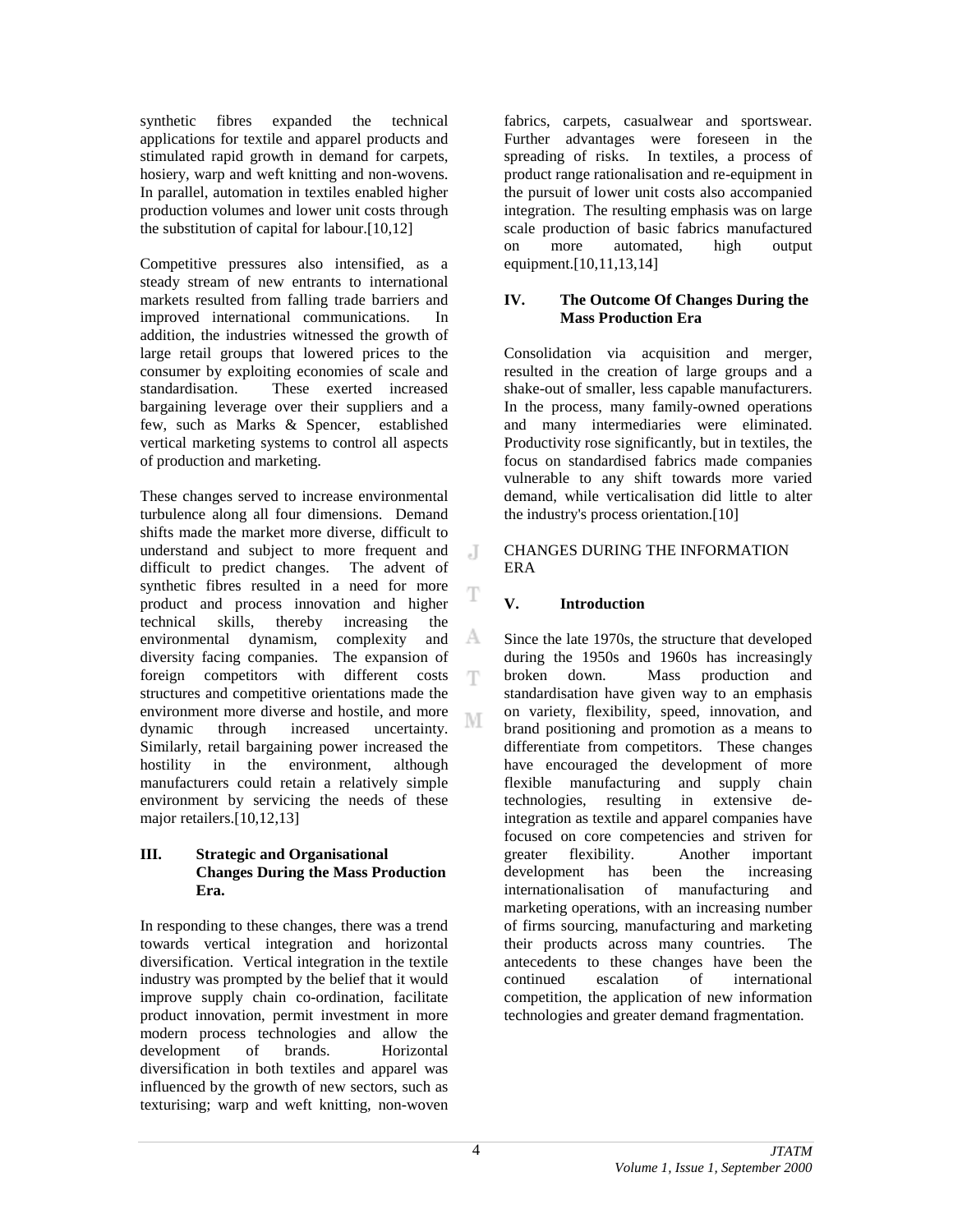## **VI. Environmental Change During The Information Era**

## **A. Demand**

During the last two decades consumers have become increasingly sophisticated, demanding more frequent innovation, greater exclusivity, more choice and better service. They have also become more discriminating on the total value for money package. At the same time, the growing trend towards more informal and active lifestyles has created demand for new fabrics and garments, while demand for more traditional formalwear has declined. These changes have not only increased the diversity of products on the market, but future needs have become more uncertain and subject to more frequent change. A high level of market segmentation has also occurred as niches and micro segments based on age, ethnicity, income, lifestyle and location have developed. Superimposed on these trends has been the emergence of international market segments. These have developed as a result of a convergence of lifestyles towards an  $\overline{J}$ industrialised, urban, consumer lifestyle model. Underpinning this movement has been continued Ŧ trade liberalisation and improved international communications. The ability to identify and A exploit the above trends have been behind the international success of companies such as Benetton, Polo Ralph Lauren, Laura Ashley, Ŧ Nike, the Gap and Tommy Hilfiger.[10,11]

# **B. Technology**

While new technical applications and performance characteristics have continued to improve and widen the application of textile and apparel products, the most significant technological changes have been brought about by IT. IT has made a major contribution to the reshaping of textile and apparel manufacturing and retailing by enhancing the operational, logistical and marketing capabilities of companies. Initially, IT was applied to improve internal efficiency, flexibility and quality control through automation. Increasingly, it has been applied to management of the production process itself and extended to include linkages with customers and suppliers. This has enabled a reengineering of business processes and a reconfiguration of business networks within the supply chain. The outcome has been shorter product development and replenishment cycle times, lower stockholding and improved supply

chain accuracy through close integration of operations at successive stages with the retail point of sale.[11,15]

IT has also brought about a re-definition of business scope in many companies. Improved data capture, processing and low cost automated communications have permitted the spin-off of non-core activities; encouraged the separation of manufacturing from marketing and enabled the targetting of a wider array of merchandise at specific customers. IT has also intensified international competition by enhancing communications with distant customers and suppliers, spawned new channels to market such as the Internet, and it has given rise to an expansion of customised products and services.[10,15]

In addition to IT, the international diffusion of management systems and philosophies such as TQM and ISO9000/9002 as global standards has intensified international competition. Other, newer management systems and philosophies have also significantly impacted the industry. These include quick response/efficient consumer response, and concurrent design or simultaneous engineering methodologies. These new techniques are permitting compression of manufacturing lead times, new product developments cycles and the development of more agile manufacturing systems.[15,17,18]

# **C. Competition**

Since the 1970s, international competition has steadily escalated, spurred by a continued reduction in trade barriers, further improvement in international communications and a more conducive attitude towards international investment by national governments. Within the overall pattern of global integration, the creation of regional trading blocs, such as the EU, NAFTA and ASEAN has resulted in more rapid regional integration.[10,20,21,22]

The intensification of international competition has seen the range of internationally traded merchandise expand. As new entrants have continued to appear on international markets, companies in the more established developing and newly industrialised countries have diversified, moved up-market and some have established a global presence. In parallel with these developments the growth of markets in the industrialised countries has moderated.

M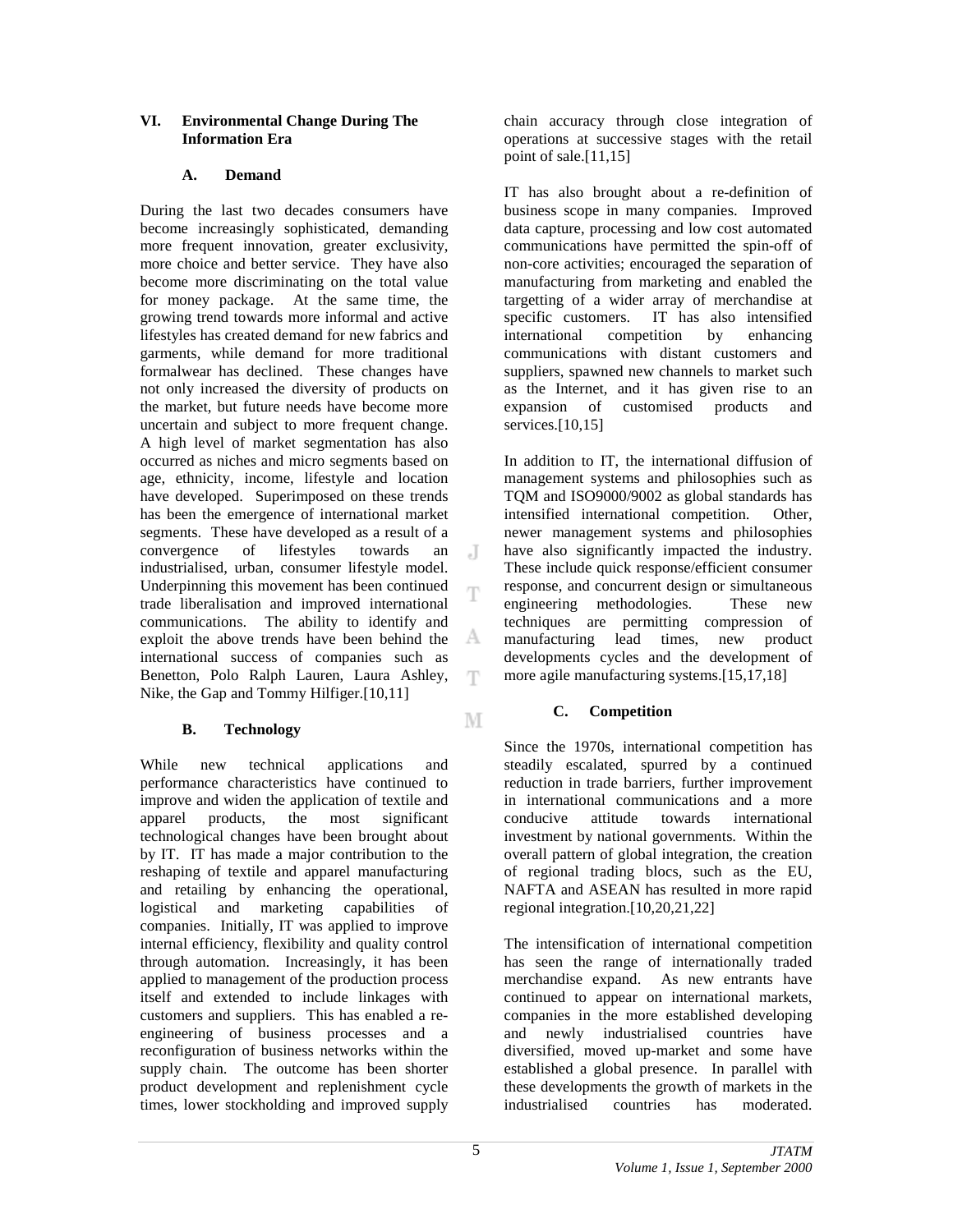Competitive pressures have escalated even in the upper market segments, where manufacturer, retail, couture and non-traditional brands all compete for the consumer's attention.[10,12,13,16,19]

Consequently, the profitability of the two industries has been severely squeezed. Conditions have been exacerbated by the increased volatility of the world economy since the mid 1970s, with a series of sharp recessions punctuating periods of strong growth.

# **D. Retailing**

Changes at retail level have been another important source of competitive pressure on the industries. Retail competition has intensified as large retailers have reached the limits of expansion nationally, as non-traditional outlets such as supermarkets, hypermarkets and discounters have expanded their presence, and as tele-shopping and Internet-based retailers have developed.[10,15,23]

Retailers have pursued new avenues for growth, broadening their range of merchandise and establishing new chains or formats to service different market segments. To control costs, they have increased their use of international sourcing. They have also emphasised fashion and heavily promoted their own private labels. In addition, a growing number, such as Benetton, Wal Mart, Marks & Spencer, Carrefour and Gap M Inc. have expanded internationally.

These changes have had far reaching effects on suppliers. Firstly, the ability of retailers to switch orders overseas has been used to constrain the prices of domestic firms. In addition, they have also demanded higher levels of product innovation, more services and greater flexibility from suppliers. Increasingly, this has included the transfer of costs and risks associated with stockholding. There have also been reductions in the supplier base to large retailers in the pursuit of scale economies in manufacturing and distribution. [10,11,23]

Overall, these developments have increased environmental turbulence along all four dimensions. Market requirements, competitive dynamics and the technologies utilised by the industries have all become more complex. Similarly, the diversity of customers served, competitors faced and marketing channels used

has increased. There has also been an increase in environmental dynamism because future needs and competitive conditions have become more uncertain and subject to more frequent change. Hostility has increased through the escalation of international competition and the pressures applied by large retail groups. These conditions have underpinned the transformation of industry and organisational structures that have been seen over the last two decades.

## **VII. Strategic Responses During the Information Era**

The escalation of environmental turbulence has resulted in major strategic changes in the textile and apparel industries. However, as many firms were change-resisting cultures, these often came after the effects of poor profitability, a shake-out of weaker companies and significant reductions in capacity. Faced with the need to adapt, firms have generally closed under-utilised capacity and withdrawn from loss-making businesses. In textiles, capacity reductions within the industrialised nations have been concentrated in apparel. There has been a consequent shift towards home textile and technical textile products and markets. By contrast, apparel companies, faced with market fragmentation and shifting consumer requirements, have continued to diversify and expand their retail involvement. A wave of acquisitions and mergers have accompanied consolidation across the two industries.[11,24,25,26]

Overall, the pattern of change has reflected a focus on core competencies. Some companies, such as Burlington Industries, Courtaulds and Coats Viyella have focused on core product competencies. Others have focused on servicing the needs of specific customers and market segments with a wide range of merchandise. These include companies such as Dewhirst group in the UK, Polo Ralph Lauren, Liz Claiborne, and Kellwood & Company in the US. An increasing number of companies are also deintegrating non-core functions and business processes, including logistics and manufacturing, itself. An increasing number of apparel companies such as Sara Lee are deciding that they do not need to manufacture. Rather, they see their core competencies as being in design, supply chain management and marketing. Contrary to the general flow, there have been instances of vertical integration between textile and apparel manufacturing where demand is

J

Ŧ

А

T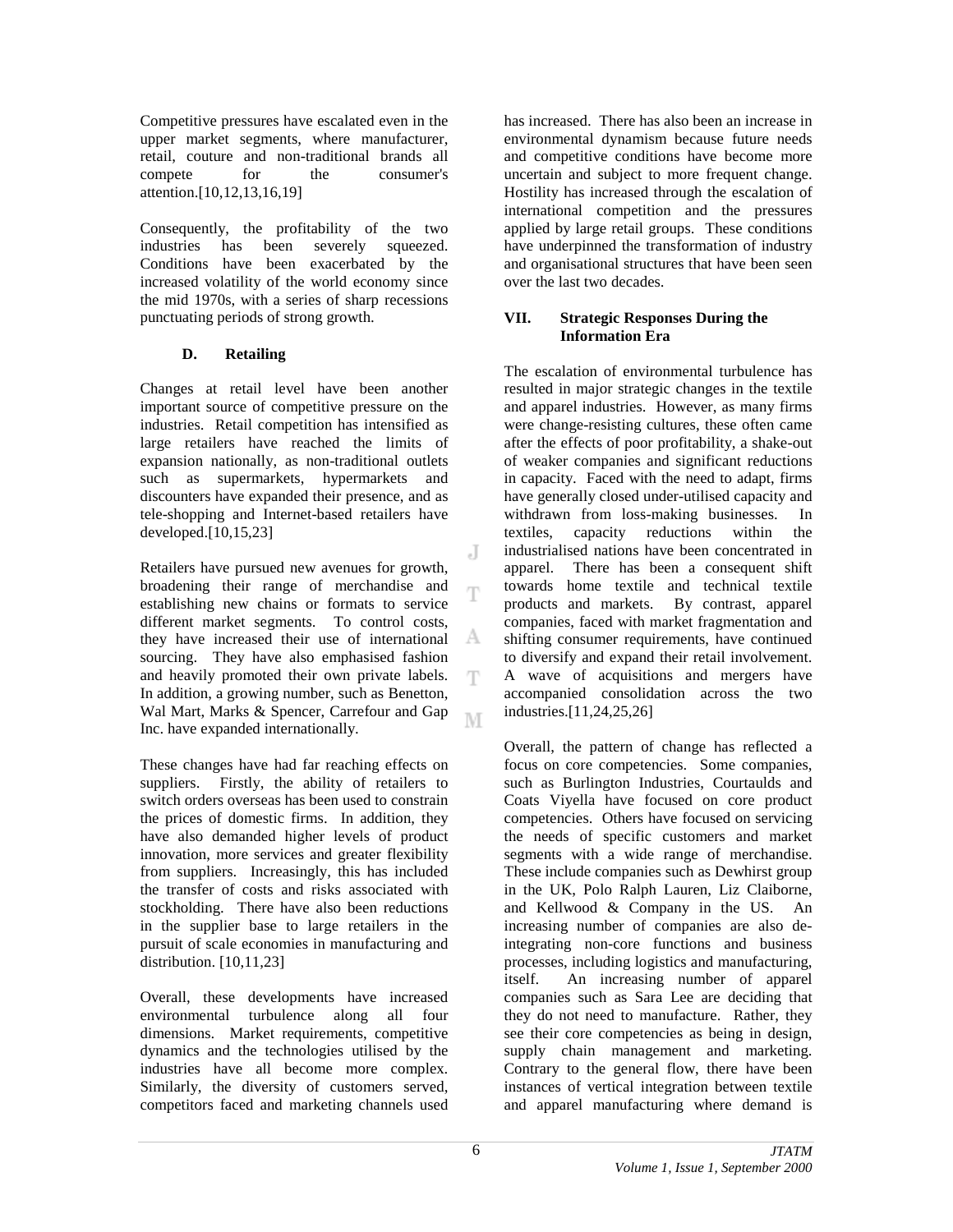relatively homogeneous and stable. In the past integration between textiles and apparel (with the exception of knitwear) have usually met with little success because of the diversity of the two activities. The most recent cases include Burlington Industries and Galey and Lord in the US, both of whom have acquired apparel manufacturing capacity complimentary to their fabric operations. These companies have stepped in as their customers have stepped out of physical assembly.[11,24,25,26]

Three other important strategic changes over the last 20 years are noteworthy. Firstly, there has been the increasing internationalisation of manufacturing and marketing operations, in response to intense competition and emerging global market opportunities. Secondly, there has been increased involvement in consumer marketing by apparel manufacturers, notably through catalogs and factory outlets, in response to more dynamic and complex market conditions. Finally, there has been the growth of owner-managed companies through management buy-outs, in response to the threat of hostile takeovers and the perceived under-valuation of textile and apparel shares.[11,24]

Business strategies have reflected intensified efforts to establish bases for differentiation. These have included market segmentation and brand positioning, product promotion, continuous product innovation, rapid and flexible response to customer requirements and the М provision of value-added services. The rapid growth of brand licensing has reflected the need to utilise brand assets to target a wider assortment of goods at existing companies or to appeal to new market segments. At the same time there have been intensified efforts to engineer costs downward through automation, improved supply chain management, and transfer of manufacturing, sourcing or sub-contracting to low cost off-shore locations.

Overall, these changes have required heavy investments in technology, management systems, product design, marketing and people. Against a background of poor industry profitability, many firms have not succeeded.

## **VIII. Structural Change During the Information Era**

Environmental changes have served to increase the pressures on textile and clothing

manufacturers by removing stability of demand for their products, by placing more of the risk burden on them and by changing the combination of skills and equipment they require. Those geared to mass production of low fashion products that have lacked design and marketing capabilities have had the greatest difficulty adapting. In Europe, verticallyintegrated groups have proved too inflexible in the apparel fabrics arena. Although some companies have retained a vertical element they are non-integrated. US companies have been better able to retain vertical structures (outside of knitting and household textiles) by concentrating on high volume production of more basic items such as denim, khaki and shirtings. In apparel, de-verticalisation is occurring as an increasing number of traditional manufacturers are reducing their direct involvement in assembly in favour of sub-contracting. To some extent, this is being counter-balanced by a movement downstream towards retail and direct marketing. Overall, deintegration in textiles and apparel is being driven by the increased need for flexibility and innovation, and facilitated by the lower transaction costs of maintaining external suppliers.<sup>[10,11]</sup>

Nevertheless, the growth of larger companies has still been encouraged by higher investment needs, reductions in their supplier base by retailers and growing international opportunities. These influences have helped encourage the growth of large apparel manufacturers and seen a reduction in the size and scope of diversified textile groups.

Through de-integration, a growing number of manufacturers have developed the characteristics of merchants, managing a network of subcontractors. These companies perceive that their core competencies centre around knowledge of customers, products and/or markets rather than physical activities. Networks of smaller suppliers service niche markets or act as subcontractors to the larger companies. Within this horizontal industry structure, speed, flexibility and innovation are being achieved by 'virtual integration' involving intimate interorganisational linkages using IT supplemented by inter-company, multi-disciplinary project teams.

This has involved a radical re-engineering of organisational structures and systems, and interorganisational cultures. There has been a shift

 $\cdot$ T

Ŧ

А

T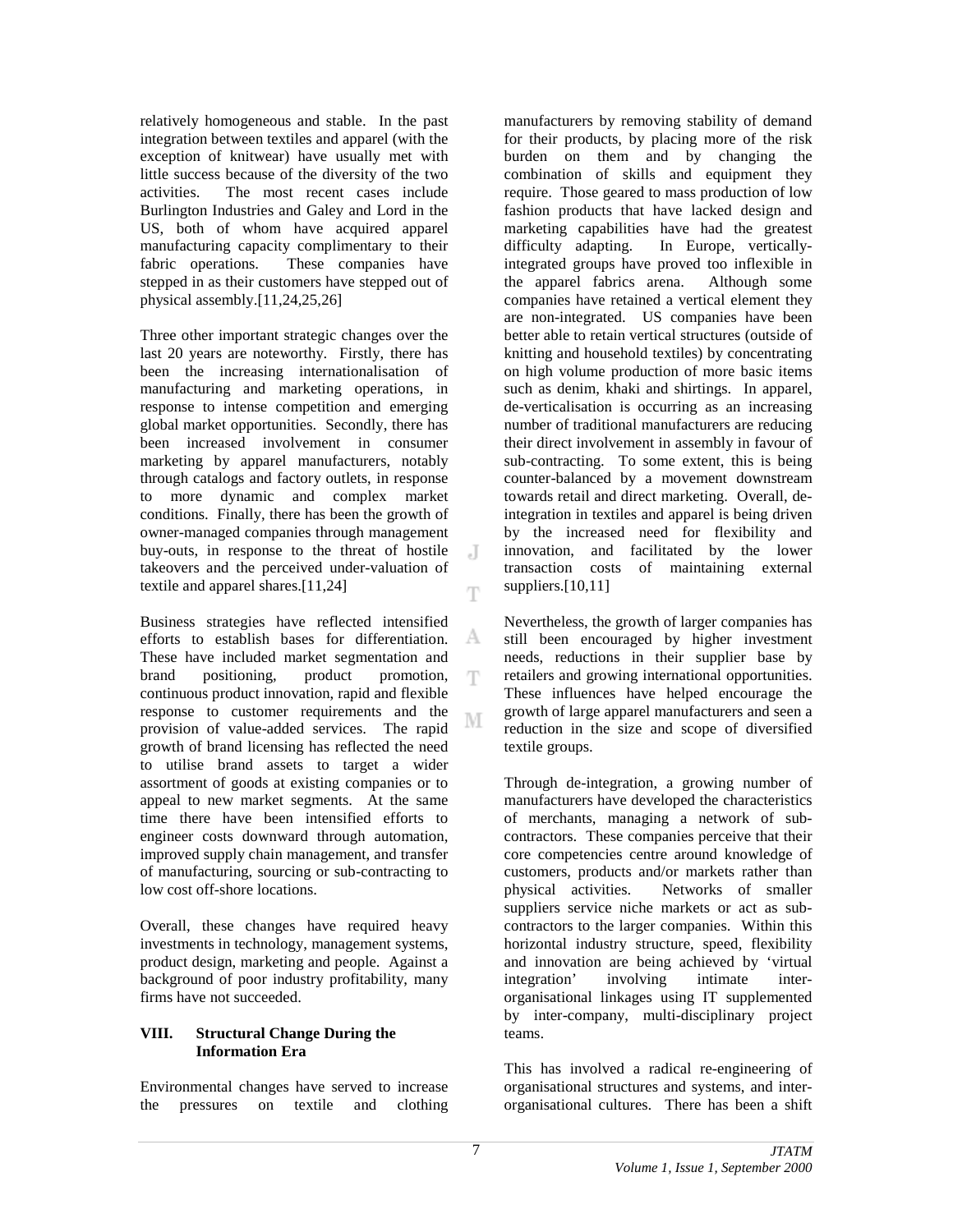from mutual antagonism towards partnership, a flattening of management hierarchies, and the decentralisation of power within companies to business units, teams and individuals dealing with the sources of environmental diversity, complexity and dynamism.[17,18,24]

## **IX. Outcome of Changes During the Information Era**

The changes over the last 20 years represent a substantial increase in environmental turbulence. Firms are operating in significantly more complex and diverse environments that are more subject to intense competitive pressures, and rapid and unpredictable change. In Ansoff's terms, the business conditions in many textile and apparel sectors are akin to exploring or creative environments. Consequently, companies have also become more open to change. They have become more flexible and creative, with an emphasis on continuous development. Those that have not are no longer in business or are in fossilised segments.

Because of technological change, capital requirements in both textile and clothing production have continued to increase appreciably. As a result of the process of consolidation, a significant body of medium and large-sized companies has emerged. However, these often contain smaller business units that are able to focus on meeting the requirements of specific markets or segments. In this way, they hope to combine the micro flexibility of smaller, specialised firms in serving dynamic and fragmented markets with the financial strength and macro flexibility of large diversified groups, able to invest in the latest technologies, exploit international market opportunities and transfer resources into or out of specific business sectors. Nevertheless, a large number of small companies continue to compete with the major firms, by serving specialist market niches where demand is fragmented and dynamic.[10]

While IT and new management approaches are helping to transform textile and apparel supply chains, the process of change has been relatively slow and often the full benefits are not being realised. This has been due either to a lack of internal integration within companies themselves or due to external factors, such as mutual distrust between supply chain members, and companies being at different stages of 'openness'.

Part II of this article, in the following edition of this journal, will look forward to consider the future dynamics of the global textile and apparel business environment and examine how these are likely to reshape the textile and apparel company of the future.

## **REFERENCES**

- 1. Kilduff, PDF, "Competitive Strategies, Organisational Structures and Business Relationships in a Complex and Turbulent Business Environment: the Textile and Apparel Manufacturer of the new Millenium", Proceedings of the CITC Senai CETIQT 2nd World Conference, Rio De Janeiro, July 1999.
- 2. Chandler, Alfred, D.: Strategy and Structure, Cambridge, MIT Press, 1964.
- 3. Porter, Michael E.: Competitive Strategy, New York, The Free Press, 1980
- 4. Mintzberg Henry, The Structuring of Organizations, Englewood Cliffs, Prentice Hall Inc., 1979.
- 5. Toffler, Alvin: The Third Wave, London, Pan Books, 1980.
- 6. Ansoff, H. Igor: Strategic Management, Hong Kong, The Macmillan Press, 1979.
- 7. Harrigan, Kathryn R.:Strategies for Vertical Integration, Lexington, DC Heath & Co, 1983.
- 8. Ulrich, David cited in HOPE, Jeremy and HOPE, Tony: Competing in the Third Wave, Boston, Harvard Business School Press, 1997.
- 9. Hope, Jeremy and Hope, Tony: Competing in the Third Wave, Boston, Harvard Business School Press, 1997.
- 10. Kilduff, Peter: Corporate Responses to Recessionary Conditions in the UK Textile Industry Since 1979, PhD Thesis, University of Leeds, November 1989.
- 11. Yasuda, Hitomi: An Analysis of the Responses of the US Textile and Apparel Industries to Changes in the Business Environment Between 1960 and 1992., PhD

J

Ŧ

А

Ŧ

M